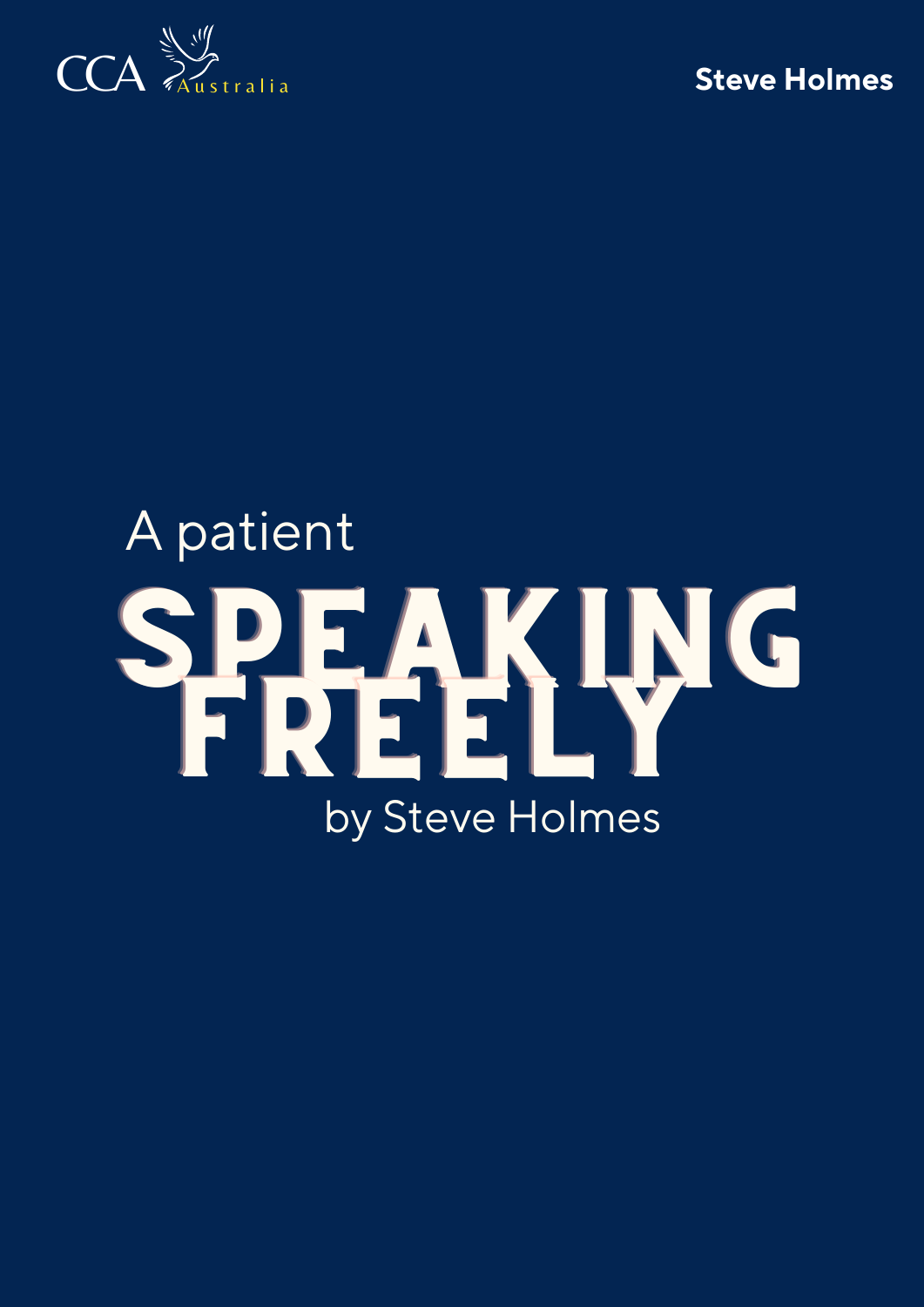

**If I had the opportunity to address those people of talent and expertise - the medical scientists, researchers, and healthcare professionals - then, these would be my words.**

This is a raw and unpolished observation by a patient that has learned much from his relationship with a cancer that leaves little survivors that cross its path.

The Patient carries all the risk and by default so do their family, friends, and support community.

When one patient is diagnosed it immediately impacts the health & wellbeing of at least 10 other people.

Each diagnosis creates an instant unsuspecting pop-up support community. Typically these pop-up communities fall into chaos and are in need of support and guidance themselves.

A Patients outcome is very often determined by the quality of their supporter community and its ability to synchronise its efforts around the patient and their medical support team.

As a patient who feels the responsibility to contribute to the success if not cure equation, I feel compelled to ensure that what I have learned is heard by those who continue to apply their talents and skills in overcoming Cholangiocarcinoma.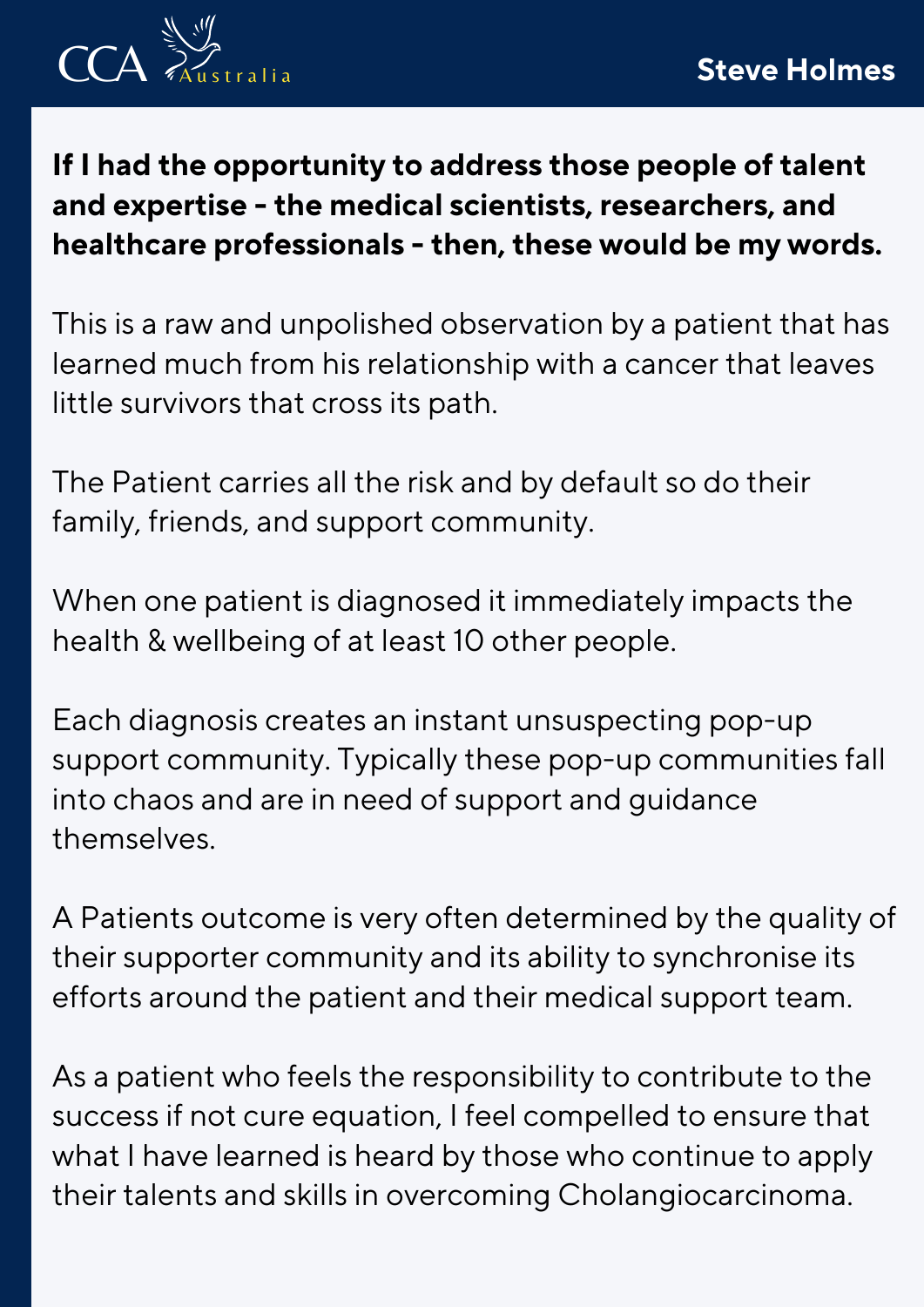

More lives can be saved and outcomes dramatically improved if what has been learned and achieved can make it to the coal face - The Newly Diagnosed Patient.

The communication pipeline is both clogged and flawed, it requires an immediate overhaul so that medical breakthroughs become a patient choice in real terms - the medical researchers, professionals, and health providers have time to evolve, the Cholangiocarcinoma patient does not.

Every patient should have the full choice of today's available information - there should be nothing that inhibits this. Every life matters in real time every day - this is not an unrealistic expectation and can be achieved if the willingness is there.

Although Cholangiocarcinoma is considered rare, it is climbing in numbers across the globe - Solving the Cholangiocarcinoma puzzle will have enormous downstream benefits to many other cancer cohorts.

Yes we all share the common objective, and we all have the commitment to that, its we just look at it from different angles and with different urgencies.

Replacing the current communication pipeline will save lives today and give time to the medical science and research community - I suspect it will also improve funding pipelines also.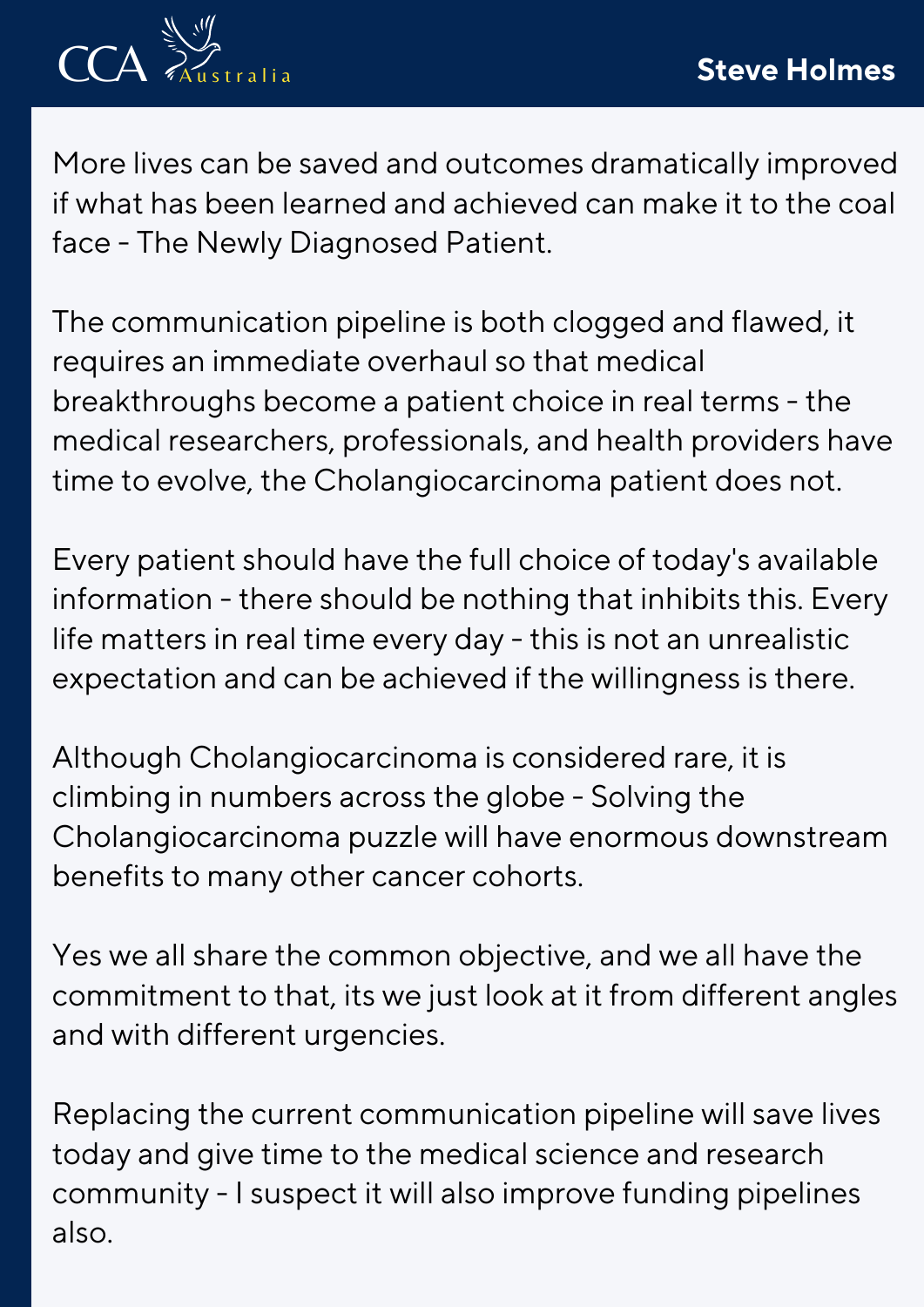

**As a patient that has had to fight for his life, I would also like to share some thoughts that have become real things** things that have influenced my outcomes, but I suspect have the potential to influence your contributions - these thoughts lifted me above my best, I think it also rubbed off on those many people who supported my efforts.

## **To walk on water you must first allow yourself to believe that it is possible, despite everyone else knowing that it is not!**

Anything and everything is possible if you remain open to its reality. It allows the inner willingness to rise up like a bright beacon so that ' opportunity ' and ' good fortune ' can always find their way to me. There have been times when this is all I had left in the tank.

### **Life is the opportunity**

The opportunity will always live within that next step and the one beyond that until momentum reaches out and engages, lifting you up and beyond the now. Transporting you to that place where your dreams can breathe, and their visions and aspirations free to rise up and begin their journey to reality.

## **Your Fiction – My Reality**

The only thing that separates us is how we chose to think upon or about things and ultimately it is personal pain and necessity that drives this viewpoint.